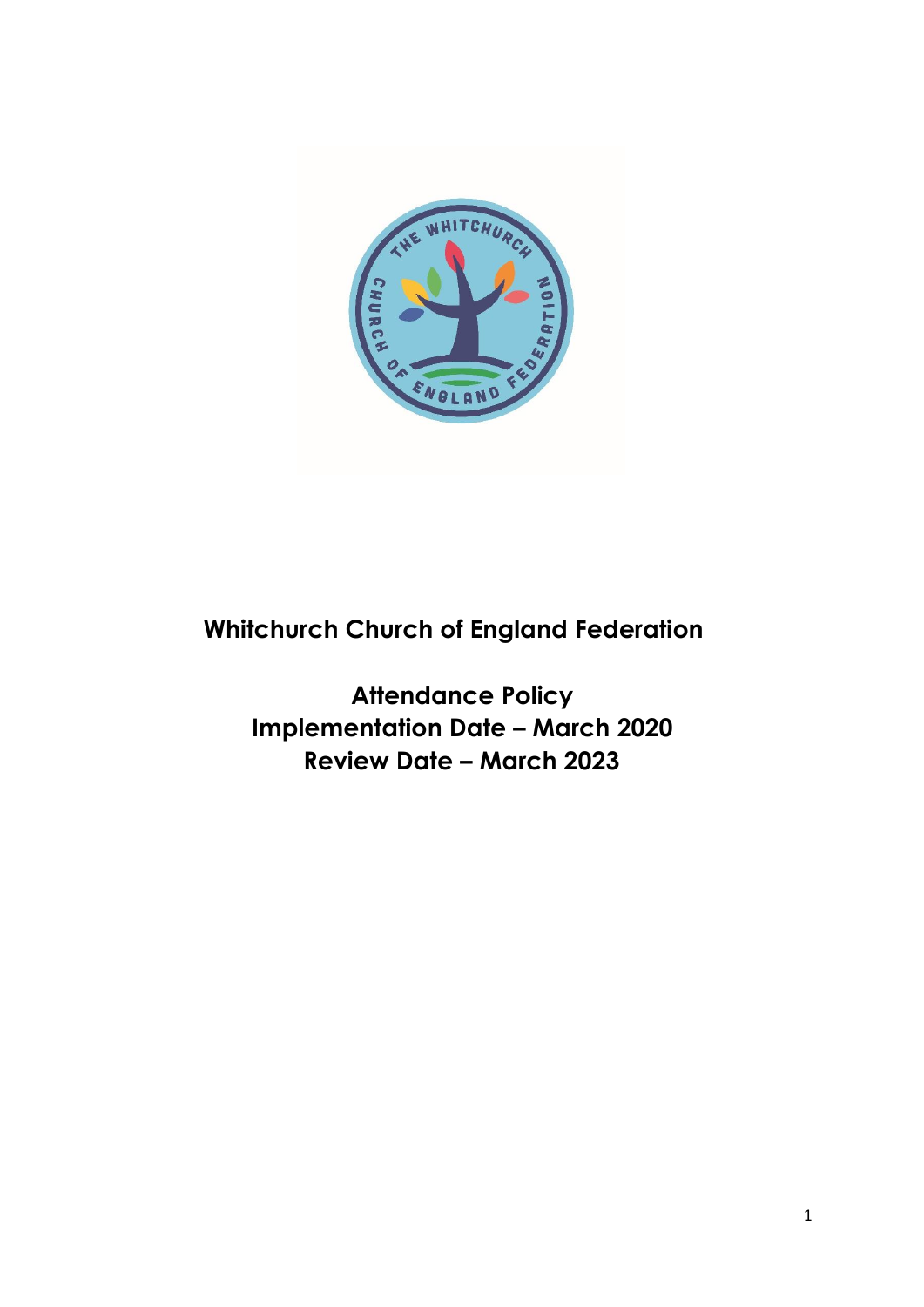#### **Introduction**

We believe that the primary years are an important time when the foundations for learning are made and good attendance is therefore vital. Children need to attend the academies regularly if they are to take full advantage of the educational opportunities available to them by law.

Regular attendance is a major factor that contributes to a child's progress. If your child has 10 days of absence during the year, his or her attendance for the school year will be only 94.7% and therefore at the level where there is likely to be an impact on learning. If your child had 10 days of absence every year over the 7 years spent at primary school, it would be equivalent to him or her missing an entire term in school!

Clearly there will be occasions when a child is unable to attend our academies e.g. due to illness. However, we ask that all other absences are kept to a minimum and avoided if at all possible.

In law, parents/carers are committing an offence if they fail to ensure the regular and punctual attendance of their child at the school at which the child is registered, unless the absence has been authorised by the school. Only schools have the power to authorise or grant a leave of absence.

Absence and reasons for absence are monitored on a daily basis. Therefore, if your child is absent through illness it is helpful if you can telephone the appropriate academy (preferably between 8:30am and 9.00am). There is an answer phone where you can leave a message.

To support you in monitoring your child's attendance throughout the year, we may contact you by letter if your child's attendance is beginning to become a concern and needs to improve.

The Federation are committed to supporting parents and carers who are finding school attendance an issue. A Federation based Family Support worker is available for support and advice.

We welcome parents to discuss any issues that they may be having, with the class teacher, Head of School or Family Support Worker. There may be practical advice and support that can be given or signposting to other agencies may be useful.

#### **Through this policy we aim to:**

- **IMPROVE pupil's achievement by ensuring high levels of attendance and punctuality.**
- Create an ethos in which good attendance and punctuality is recognised as the norm and seen to be valued by the Federation.
- Achieve a minimum of 96.5% attendance for all children, apart from those with chronic health issues.
- **Raise awareness of the importance of pupil's uninterrupted attendance and** punctuality at every stage of a child's education with parents, carers and pupils.
- Ensure that our policy applies to Nursery and Reception aged children (as well as KS1 and KS2) to establish good habits from an early age.
- Work in partnership with pupils, parents, staff and the Education Welfare Service, so that all pupils realise their potential, unhindered by unnecessary absences.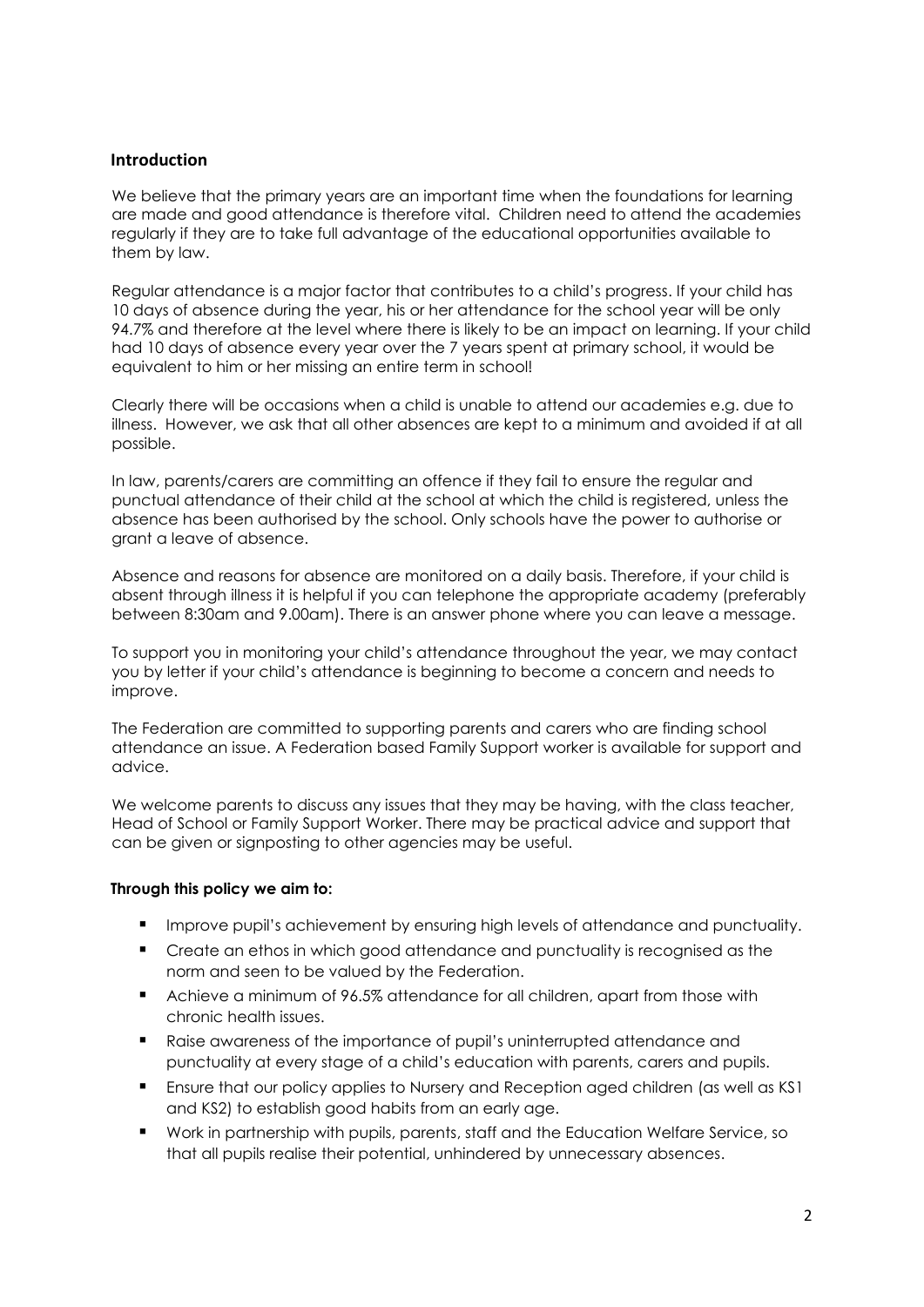- **Promote a positive and welcoming atmosphere in which pupils feel safe, secure,** valued and encouraged to take responsibility for their learning.
- Establish a pattern of monitoring attendance and ensure consistency in recognising achievement and dealing with difficulties.
- Recognise the key role of all staff, but especially class teachers in promoting good attendance.

We maintain and promote good attendance and punctuality through:

- Raising awareness of attendance and punctuality issues among all staff, parents and pupils.
- Ensuring that parents have an understanding of the responsibility placed on them for making sure their child attend regularly and punctually.
- **Maintaining effective communication with parents, pupils, staff and governors on** school attendance matters.
- **•** Developing and implementing procedures for identifying, reporting and reviewing cases of poor attendance and persistent lateness.
- Supporting pupils who have been experiencing any difficulties at home or at the academy and nursery which are preventing good attendance.
- **Developing and implementing procedures to follow up non-attendance at the** acadmies and nursery.
- **Developing initiatives to promote and celebrate good attendance.**

# **Definitions; Understanding types of absence – Authorised and Unauthorised**

Pupils are expected to attend school every day for the entire duration of the academic year, unless there is an **exceptional reason** for the absence. There are two main categories of absences:

**Authorised Absence:** An absence is classified as authorised when a child has been away from school for a legitimate reason and the school has received notification form the parent/carer. For example, if the parent has phoned to explain that their child has been unwell and this is the reason for their absence. Only the school can make an absence authorised. Parents do not have this authority. Consequently, not all absences supported by parents will be classified as authorised.

**Unauthorised absence:** An absence that is classified as unauthorised, is when a child is away from the school without the permission of the school. Therefore, the absence is unauthorised if a child is away from school without good reason. This includes:

- Parents giving their children permission to be off school unnecessarily, such as for shopping, birthdays, or to visit family members.
- Absences which have not been explained.

A school may if required change an authorised absence to unauthorised absence and vice versa if new information is presented. Any changes will be communicated with parents/carers. For example, a parent may state a child is unwell and absent, and on return to school it is evident the child has been on holiday.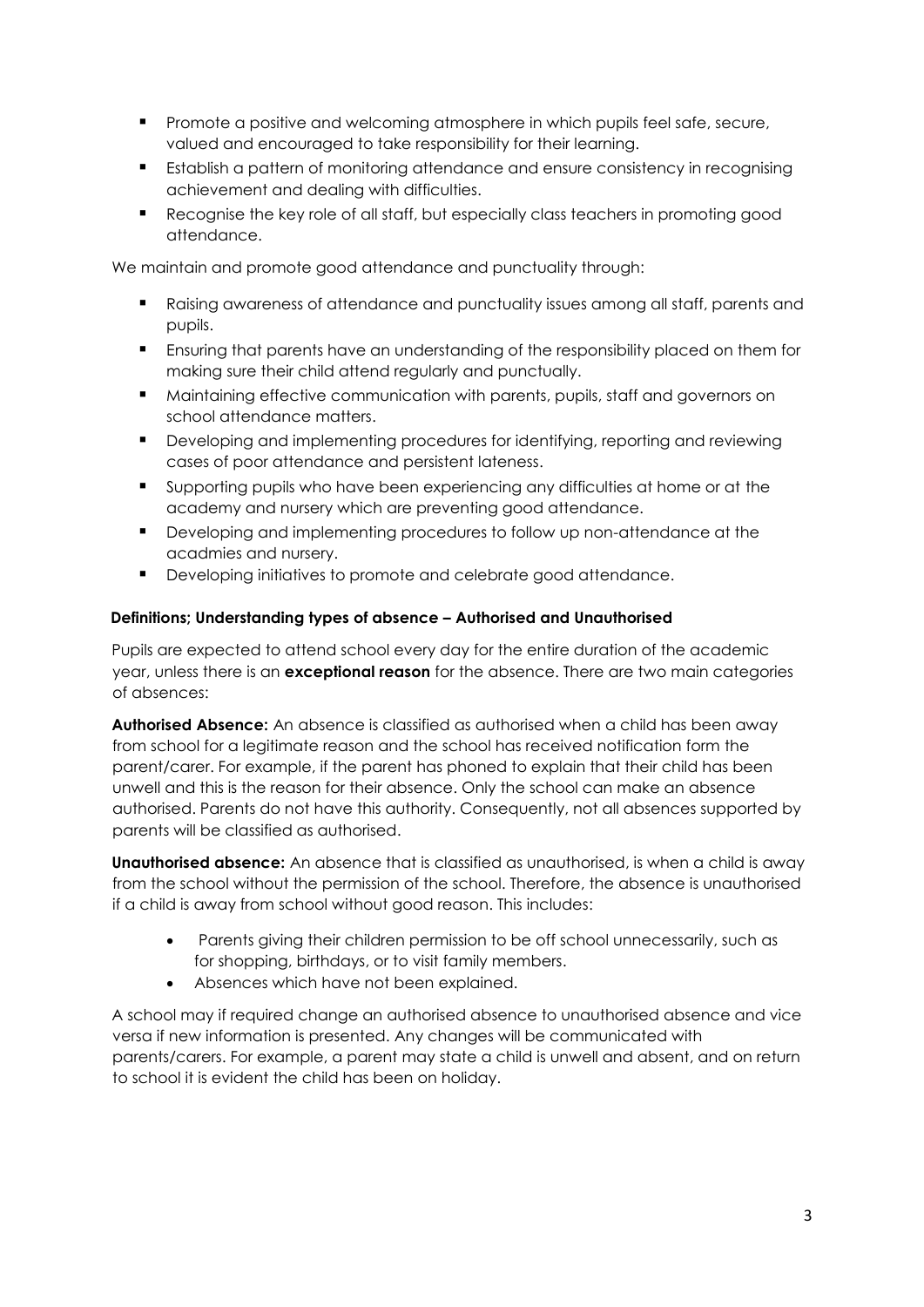# **Procedures**

Our academies will undertake to follow the following procedures to support good attendance:

- $\blacksquare$  To maintain appropriate registration processes.
- To maintain appropriate attendance data.
- $\blacksquare$  To communicate clearly the attendance procedures and expectations to all staff, governors, parents and pupils.
- To have consistent and systematic daily records which give detail of any absence and lateness.
- To follow up absences and persistent lateness if parents/ carers have not communicated with the academy.
- To inform parents/ carers what constitutes authorised and unauthorised absences.
- **The strongly discourage unnecessary absence through holidays taken during term** time.
- $\blacksquare$  To work with parents/carers to improve individual's attendance and punctuality.
- To refer to the Educational Welfare Services any child whose attendance causes concern and where parents/carers have not responded to academy initiatives to improve.
- **The Form is a to the Council and the Department for Education as**  To report attendance to Shropshire Council and the Department for Education as requested.

#### **Responsibilities**

All members of Federation staff have a responsibility for identifying trends in attendance and punctuality. The following includes a more specific list of the kinds of responsibilities which individuals might have.

# **Head of School**

The Head of School is responsible for:

- Overall monitoring of school attendance.
- **Monitoring trends in authorised and unauthorised absence.**
- **Monitoring individual attendance where concerns have been raised.**
- Regularly meeting with administration staff and Family support worker to monitor academy attendance figures.
- E Keeping an overview of class and individual attendance looking particularly for either poor overall attendance, anomalies in patterns of attendance and / or unusual explanations for attendance offered by children and their parents / carers.

# **Class teacher**

Class teachers are responsible for:

- **Informing the Senior Leadership Team where there are concerns and acting upon** them.
- **Providing background information to support referrals.**
- **Monitoring follow-up once actions have been taken to improve attendance** concerns.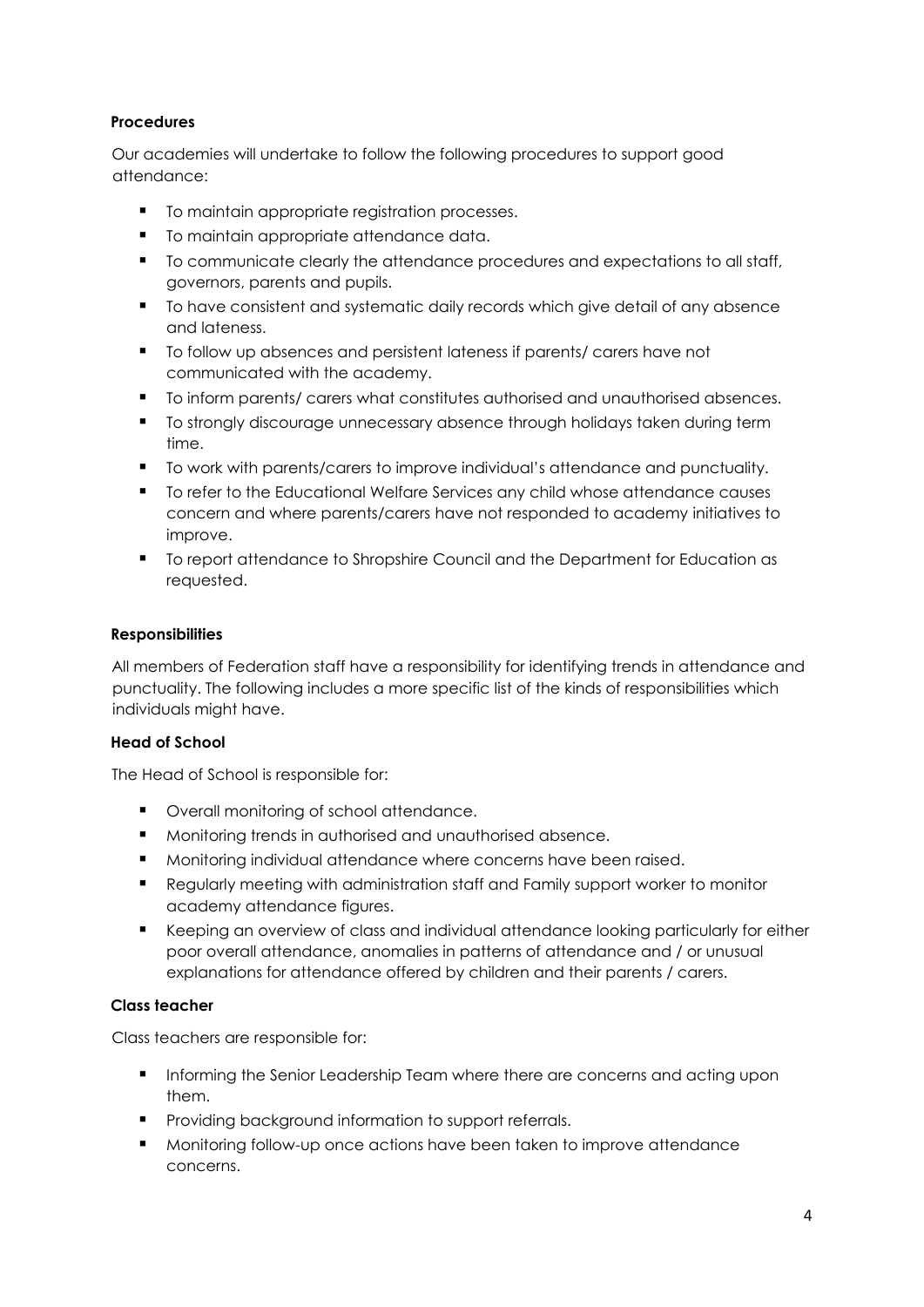- **Emphasising with their class the importance of good attendance and promptness.**
- Celebrating good attendance with class pupils through the **Be Here Bear**, **On Time Ted** and the **Cool to be in School** initiatives. (As appropriate in each academy)
- **Following up absences with immediate requests for explanation which should be** noted.
- Discussing attendance issues at consultation evenings where necessary.

# **Administration Staff**

Administration staff in each academy office are responsible for:

- **Collating and recording registration and attendance information.**
- $\blacksquare$  Talking to and recording messages from parents regarding attendance.
- Ensuring that late children are signed in, including reasons for lateness.
- **Contacting parents of absent children where no contact has been made by parents.**
- Ensuring children are signed out of school and record reasons if leaving early.
- Keeping an overview of class and individual attendance looking at particularly for either poor attendance, anomalies in patterns of attendance and / or unusual explanations for attendance offered by children and their parents/ carers and reporting concerns to the Head of School and Family Support Worker.
- Regularly meeting with the Head of School and Family support worker.to monitor school attendance figures.
- Making referrals to Education Welfare Service.
- **Providing reports and background information to inform discussion with the Education** Welfare Service.
- Sending out standard letters regarding attendance.

# **Family Support Worker**

The family support worker is responsible for:

- **Contacting families where concerns are raised about attendance including** arranging meetings to discuss attendance issues.
- **Making referrals to the Education Welfare Service.**
- **Providing reports and background information to inform discussion with the Education** Welfare Service.
- Regularly meet with administration staff and the Head of School to monitor school attendance figures.
- Keeping an overview of class and individual attendance looking at particularly for either poor attendance, anomalies in patterns of attendance and / or unusual explanations for attendance offered by children and their parents/ carers and reporting concerns to the Head of School.
- **E** Liaising with other professionals to determine potential sources of difficulties and reasons for absence.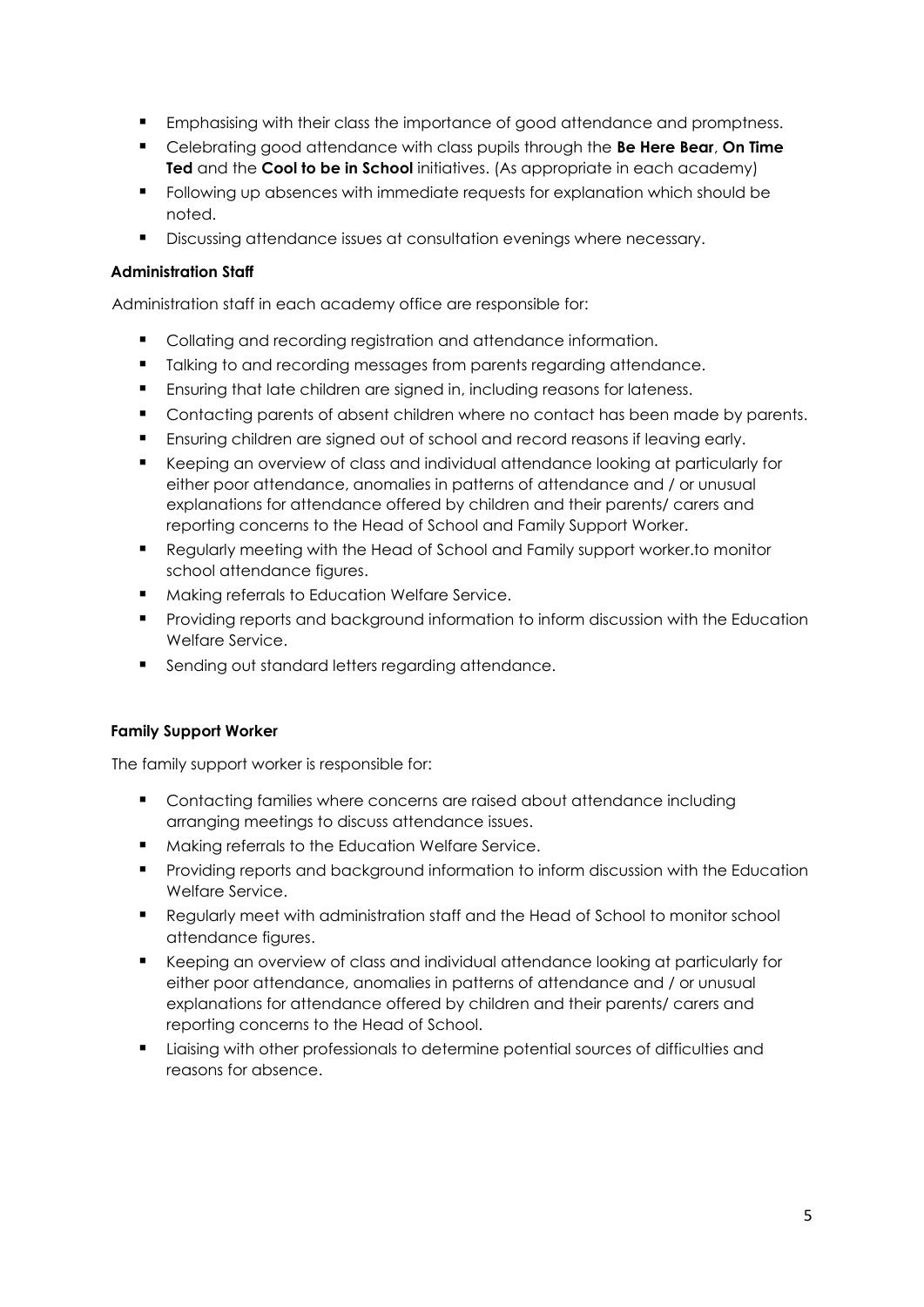# **Parents**

# **Ensuring children's regular attendance at school is a parents' /carers legal responsibility (section 444 of the 1996 Education Act) and permitting absence from school, that is not authorised by the school, creates an offence in law.**

Parents/Carers are responsible for:

- **Ensuring that their child attends school regularly and punctually unless prevented** from doing so by illness or attendance at medical appointments.
- **•** Contacting the relevant academy office on the first morning of absence between 8.30 – 9.00am. (an answer phone is available before 8.30am).
- Supporting the Federation, with their child in aiming for at least 96.5 % attendance each year.
- **Making sure that absence is clearly accounted for by phone on the first and** subsequent days of absence.
- **Informing the relevant academy in advance of any medical appointments in school** time. For the absence to be recorded as a medical appointment we require evidence from the doctor or dentist (medical letter or appointment card)
- Avoiding taking their child out of school for non-urgent medical or dental appointments.
- Only requesting for leave of absence if it is exceptional circumstances.
- Requesting written permission by the Head of school, for any absence that is not illness related, including medical appointments.
- Ensuring that their child is in school every morning at 8.50am at the Infant academy and 8:45am at the Junior academy ready for registration.
- Working in partnership with the school on matters concerning their child's continued good attendance, including informing the relevant academy (in confidence) of any circumstances which may be affecting their child's attendance.
- **Providing a doctor's note for any prolonged ill-health.**

# **Registration and recording absence**

The Infant academy doors open at 8.50am and close at 9.00am and Junior academy doors open at 8:45am and close at 9.00am. Nursery sessions differ depending on the age of the children and their Early Years entitlement, and parents/ carers are made aware of times of sessions at registration. It is vital that children in school and nursery are at school at the start of their sessions and also collected promptly. The start of the school day/ sessions are used to promote independence in self-help skills as well as being used for learning time. If a child is late they can miss work, time with the class teacher and peers, as well as cause disruption to the lesson, themselves and others. In addition, it can be embarrassing arriving late and may lead to further absences.

Legally the attendance register must be marked twice a day, at the start of the morning and afternoon session.

# **Morning**

Children must be in school ready for registration at 8.50am at the Infant academy and 8:50am at the Junior academy. A child arriving before the attendance register has closed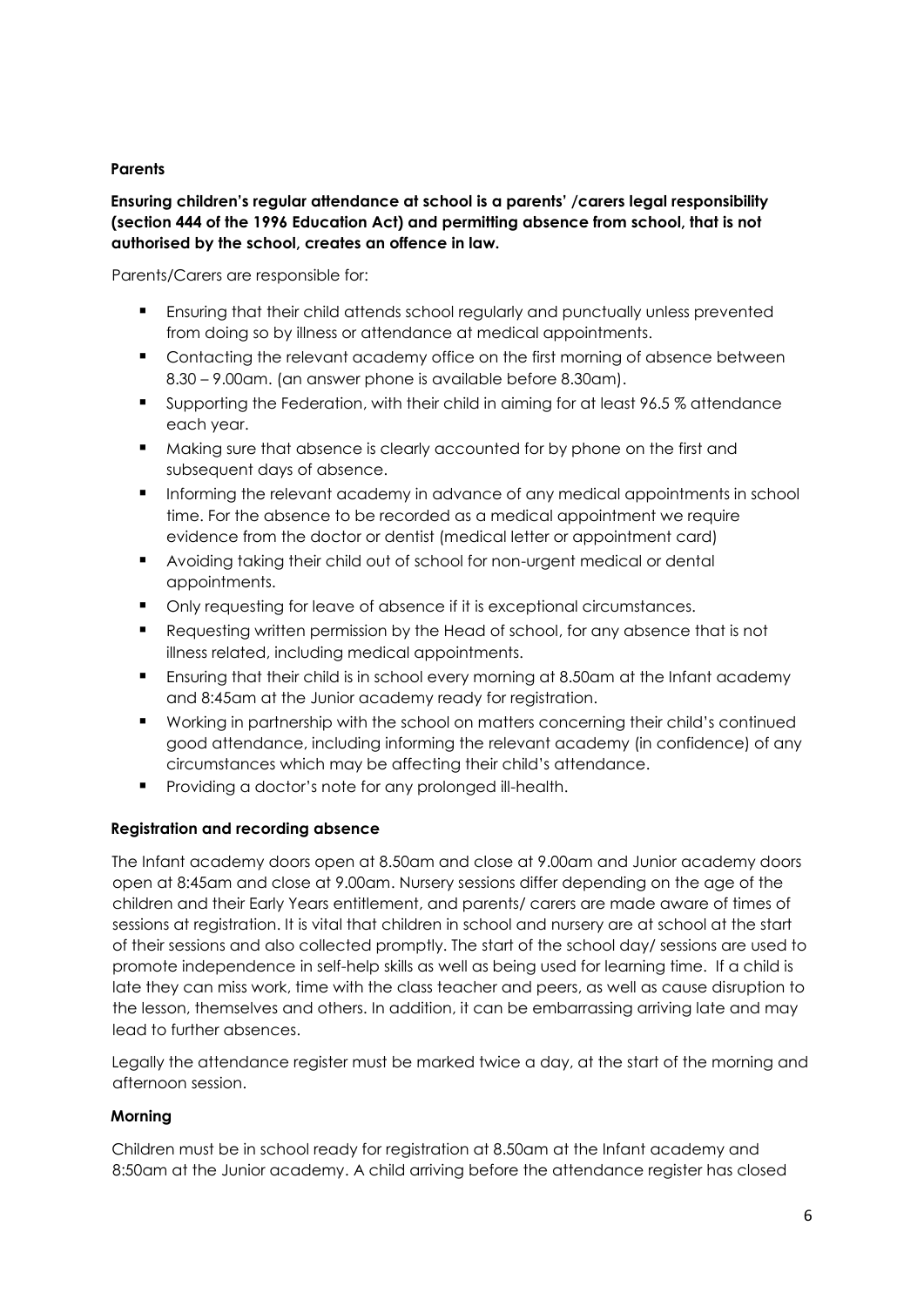(between 9:00am and 9:30am) will be marked as late. Those arriving after the attendance register has closed will be recorded as unauthorised unless the school has been notified in advance.

# **Afternoon**

The register will be marked again after lunch for those children in school. Afternoon nursery children need to be in school at the time stated at registration depending on their Early Years entitlement (15 or 30 hours).

Each class teacher has the responsibility for keeping an accurate record of attendance. Any child who is absent must be recorded as such at the beginning of the morning and afternoon session. The attendance register must be completed by the class teacher and attendance records are documented using ARBOR software. Attendance records are legal documents and these must be kept secure and preserved for a period of three years after the date they were last used.

A child not attending school is considered a **Safeguarding** matter. This is why information about the cause of any absence is always required.

# **If a child is absent we will:**

- **Telephone parents / carers on the first day of absence if we have not received a** message. Any LAC or vulnerable pupil who is marked absent without a reason will be reported to the designated safeguarding lead and safeguarding procedures followed.
- **Invite parents / carers to discuss the situation with a member of our Family Support** Worker or Head of school if absences persist.
- Refer the matter to the local authority's Education Welfare Service if absence is unauthorised and falls below 90%.

# **Continued or Ongoing Absence**

Absence for whatever reason disadvantages a child by creating gaps in learning. Research shows these gaps affect attainment when attendance falls below 95%. Therefore, attendance is monitored across The Whitchurch CE Federation and data is shared with the Local Authority and the Department for Education. If a child has had absence and their attendance level is falling towards 90%, the academy will contact parents/carers. Depending on the reasons for the absence, an invitation to the academyl will be issued in order to meet the Family Support Worker to discuss ways to improve the child's attendance. This discussion will also include the legal implications of such absences.

Parents/ carers will be offered support by the academy, as the academy has all children's best interests at the forefront of our ethos. If there are further factors which concern parents about their child, referrals may be suggested to Shropshire Early Help to request additional support.

Children at The Whitchurch CE Federation are dependent on their parents/carers, who are responsible for their child's level of attendance and punctuality. It is vital that children enjoy coming to school, and parents have the responsibility to be positive role models to their child by encouraging them to be in school on time with the appropriate equipment for a school day.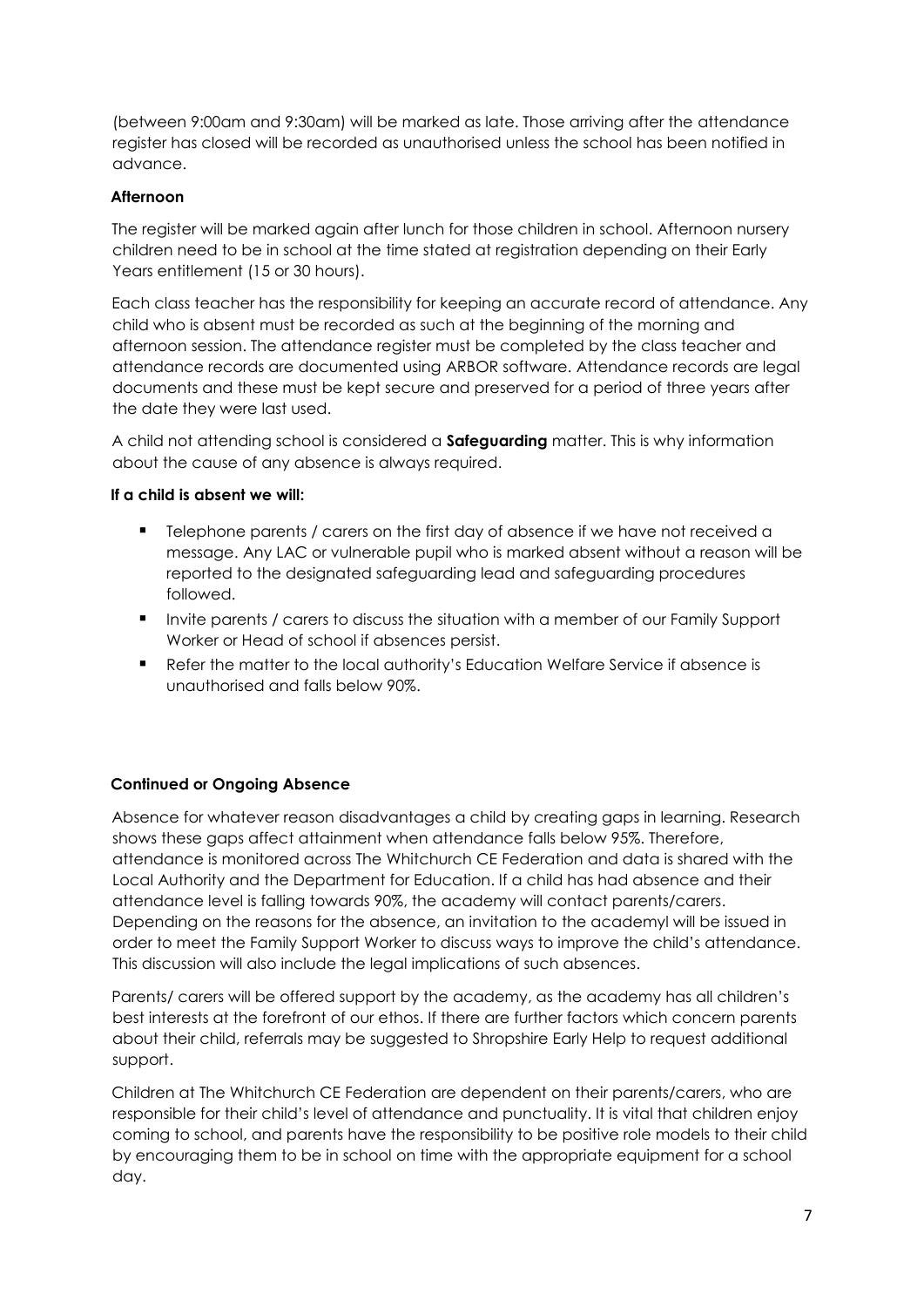#### **Lateness and Punctuality**

Once the doors are closed at **9.00 am** the only entrance into each academy is via the academy office. Any child coming into school after the doors are closed will be marked as late in the attendance record. Records are kept of those children who are late and this information may be required by the courts, should a prosecution for non-attendance or lateness be necessary. Arrival after the close of registration (**9.30am**) will be marked as unauthorised absence code "U" in line with Shropshire Council and Department for Education guidance. This mark shows them to be on site, but is legally recorded as absence. If a pupil is marked late due to a medical appointment, they will receive an authorised absence coded "M".

Pupils who are consistently late are disrupting not only their own education but also that of other pupils. **Parents/ carers will be seen to be failing to meet their legal responsibilities to ensure that their child is receiving full time education. On-going and repeated lateness is considered as unauthorised absence and will be subject to legal action.** See appendix A for information on penalty notices and other legal measures.

Where there have been persistent incidents of lateness parents/carers will receive a letter advising them of the concerns and the individual academy will provide opportunities for parents/carers to seek support and advice to address these issues. If support is not accepted and lateness and absences are still an issue parents will face legal measures including prosecution through the Magistrates Court, Fixed Penalty Notices, Parenting Orders and Parenting Contracts.

# **Monitoring**

The Head of school, Family Support worker and Administration staff meet regularly to monitor attendance data and appropriate actions are taken following these meetings such as letters sent to parents or meetings arranged to discuss attendance concerns with parents. Concerns are also referred to the Education Welfare Officer. The Education Welfare Officer visits the academies regularly each term to check and monitor attendance. The Education Welfare Officer works with each academy and parents to improve children's attendance, and may issue fixed penalty notices if attendance meetings held by the school do not improve attendance.

#### **Request for Leave of Absence**

**Amendments to school attendance regulations were updated and enforced from September 2013, the Education Regulations (Pupil registration: England) state that:** 

#### **Headteachers may not grant any leave of absence during term time unless there are exceptional circumstances.**

It is important to note that Headteachers can determine the length of the authorised absence as well as whether absence is authorised at all. The fundamental principles for defining 'exceptional' are rare, significant, or unavoidable which means the event could not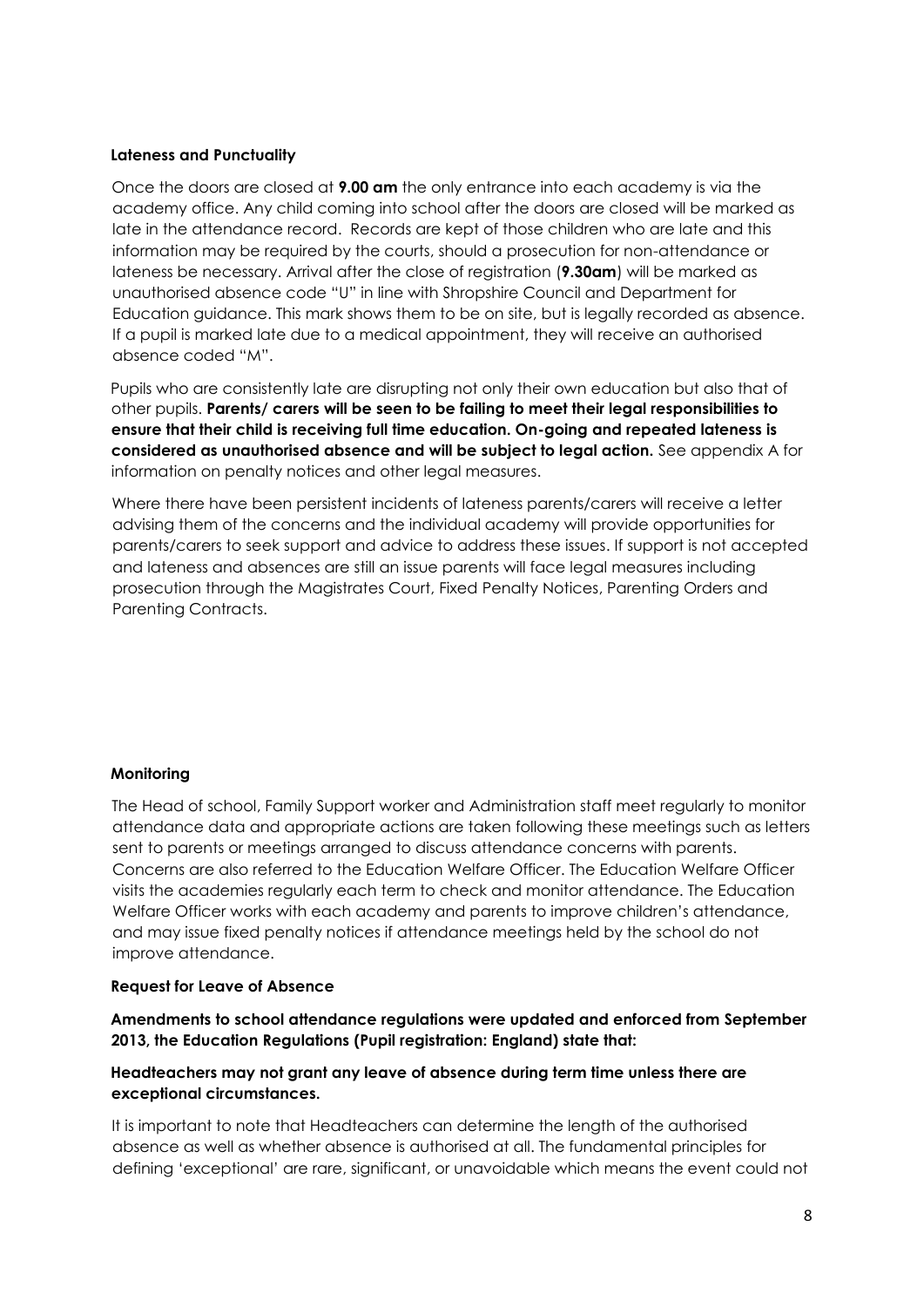reasonably be scheduled at another time. There are no rules on this as circumstances vary from school to school and family to family. There is however, no legal entitlement for time off in school time to go on holiday and in **most cases holiday will not be authorised**. Parents/carers wishing to apply for leave of absence need to fill in an application form, available from the academy office (in advance and before making any travel arrangements)

**Taking holidays in term time will affect your child's schooling as much as any other absence and we expect parents to help us by not taking children out during school time.** 

#### **Appendix A**

#### **Penalty notices for Non-Attendance and other legal measures.**

In Education law, parents/carers are committing an offence if they fail to ensure the regular attendance of their child of compulsory school age at the school at which their child is registered, unless the absence has been authorised by the school.

#### **Legal Measures for tackling persistent absence or lateness**

Shropshire Council will use the full range of legal matters to secure good attendance. **This includes Fixed Penalty Notices, Prosecution through the Magistrates Court, Parenting Orders and Parenting Contracts.** 

#### **What is a Penalty Notice?**

Under existing legislation, parents/carers commit an offence if a child fails to attend school regularly and the absences are classed as unauthorised (those for which the school cannot or has not given permission). Depending on circumstances such cases may result in